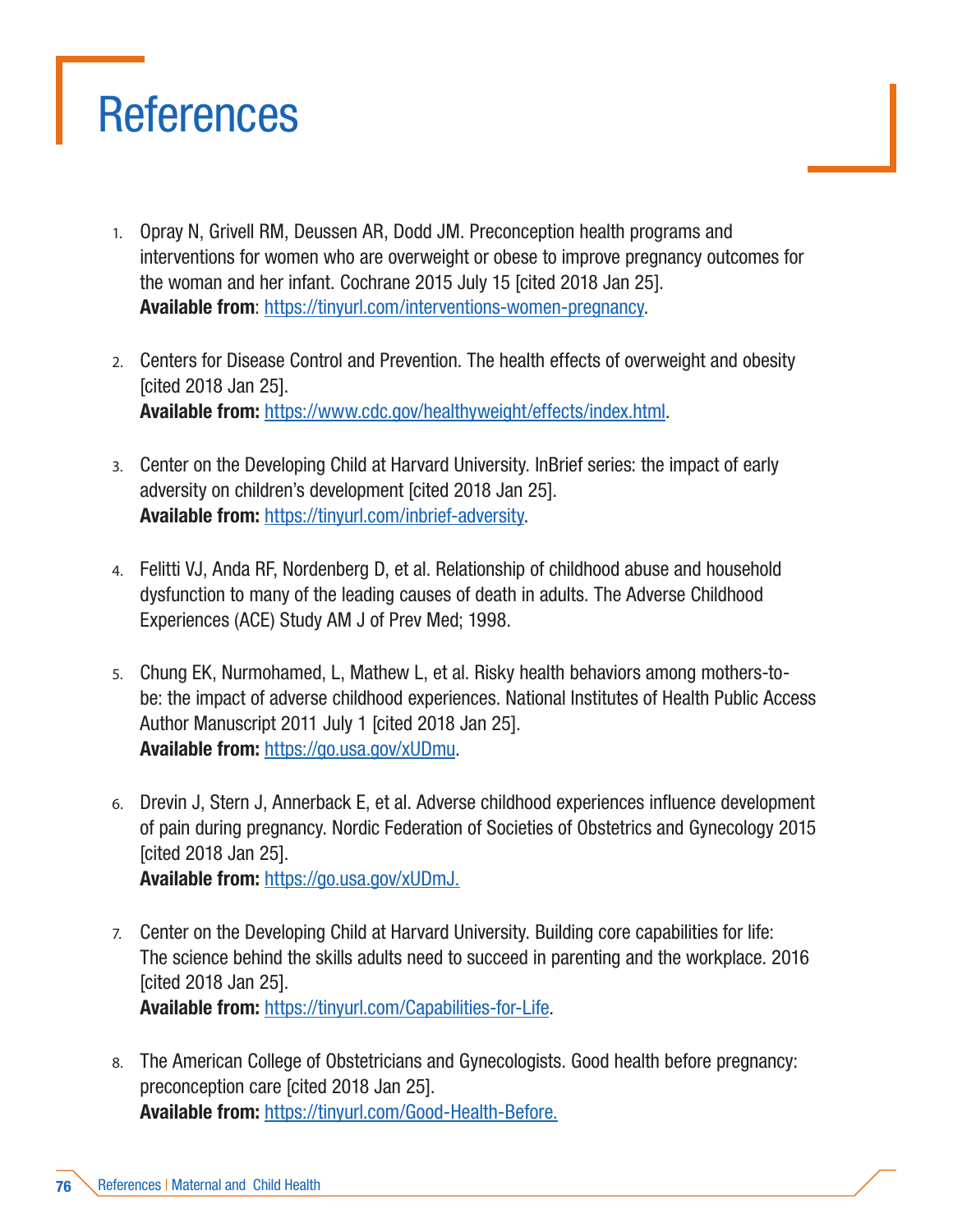- 9. Strutz KL, Richardson LJ, Hussey JM. Selected preconception health indicators and birth weight disparities in a national study. National Institutes of Health Public Access Author Manuscript 2014 [cited 2018 Jan 25]. Available from: https://go.usa.gov/xUDmh[.](https://www.ncbi.nlm.nih.gov/pmc/articles/PMC3910115/pdf/nihms531453.pdf.)
- 10. Centers for Disease Control and Prevention. Tobacco use and pregnancy [cited 2018 Jan 25]. Available from: https://go.usa.gov/xUDyq.
- 11. Mund M, Louwen F, Klingelhoefer D, Gerber A. Smoking and pregnancy a review on the first major environmental risk factor of the unborn. International Journal of Environmental Research and Public Health 2013 Dec [cited 2018 Jan 25]. Available from: https://go.usa.gov/xUDy3.
- 12. Curtin SC, Matthews TJ. Smoking prevalence and cessation before and during pregnancy: data from the birth certificate, 2014. 2016 Feb 10 [cited 2018 Jan 25]. Available from: https://go.usa.gov/xUDyc.
- 13. Hedderson MM, Jeanne AD, Ferrara A. Disparities in the risk of gestational diabetes by race-ethnicity and country of birth. 2014 Oct 1 [cited 2018 Jan 25]. Available from: https://go.usa.gov/xUDyx.
- 14. Centers for Disease Control and Prevention. Gestational diabetes and pregnancy [cited 2018 Jan 25]. Available from: [http://www.cdc.gov/pregnancy/diabetes-gestational.html.](http://www.cdc.gov/pregnancy/diabetes-gestational.html)
- 15. MedlinePlus. Gestational diabetes [cited 2018 Jan 25]. Available from: [https://medlineplus.gov/ency/article/000896.htm.](https://medlineplus.gov/ency/article/000896.htm)
- 16. The American College of Obstetricians and Gynecologists. Gestational diabetes [cited 2018 Jan 25]. Available from: [http://www.acog.org/Patients/FAQs/Gestational-Diabetes.](http://www.acog.org/Patients/FAQs/Gestational-Diabetes)
- 17. Hedderson M, Ehrlich S, Sridhar S, et al. Racial/ethnic disparities in the prevalence of gestational diabetes mellitus by BMI. Diabetes Care 2012 July [cited 2018 Jan 25]. Available from: <http://care.diabetesjournals.org/content/35/7/1492.>
- 18. The American College of Obstetricians and Gynecologists Committee on Obstetric Practice. Committee opinion: screening for perinatal depression 2010 Feb [cited 2018 Jan 25]. Available from: https://tinyurl.com/Screening-for-Perinatal.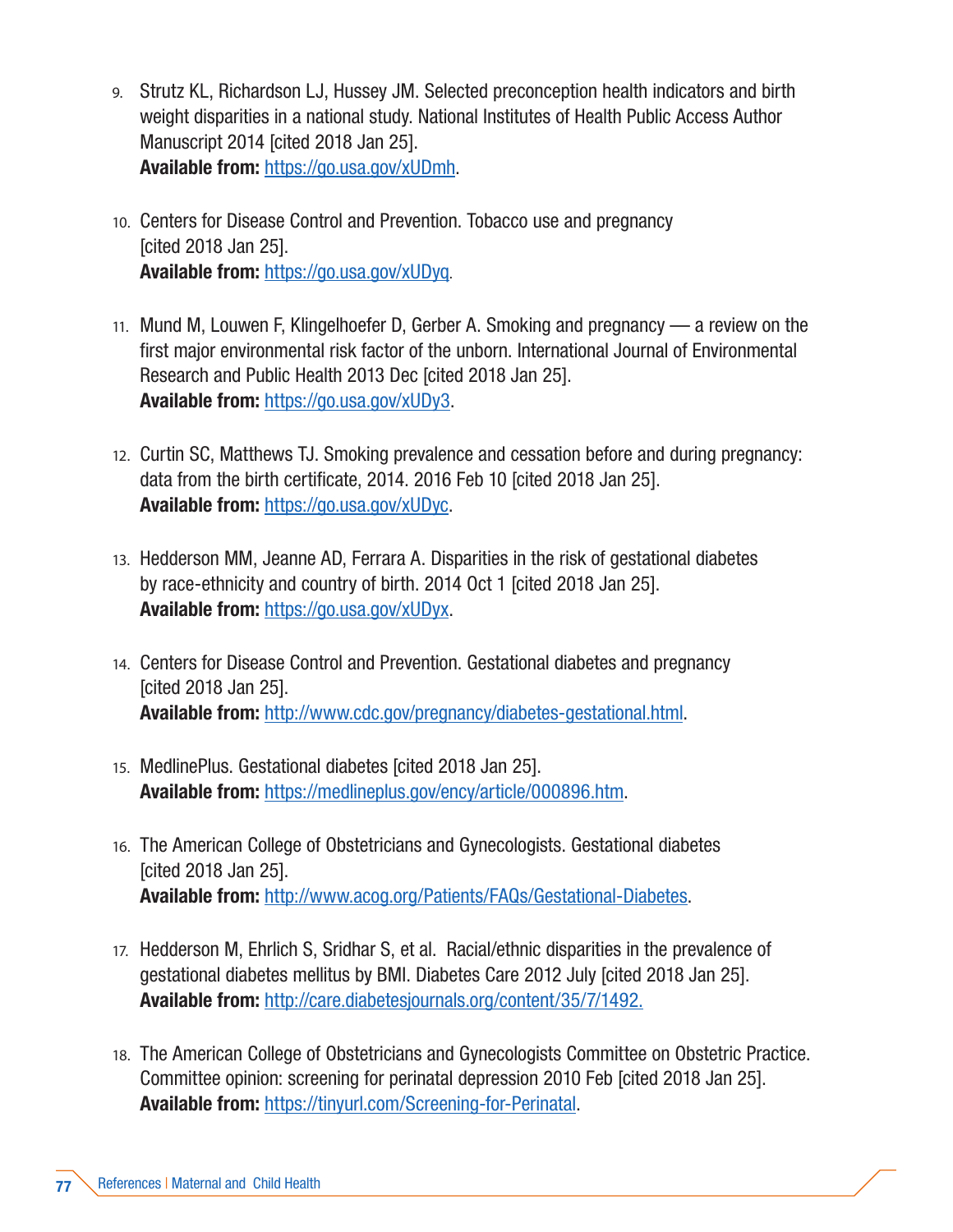- 19. Muzik M, Borovska S. Perinatal depression: implication for child mental health. Mental Health in Family Medicine 2010 [cited 2018 Jan 25]. Available from: https://go.usa.gov/xUDya.
- 20. Bailey BA. Partner violence during pregnancy: prevalence, effects, screening, and management. International Journal Women's Health 2010 Aug 9 [cited 2018 Jan 25]. Available from: https://go.usa.gov/xUDy[Y.](https://www.ncbi.nlm.nih.gov/pmc/articles/PMC2971723/.)
- 21. American Psychological Association. Intimate partner violence facts & resources [cited 2018 Jan 25]. Available from: <http://www.apa.org/topics/violence/partner.aspx>.
- 22. World Health Organization. Intimate partner violence during pregnancy information sheet [cited 2018 Jan 25]. Available from: https://tinyurl.com/World-Health-Organization[2.](http://apps.who.int/iris/bitstream/10665/70764/1/WHO_RHR_11.35_eng.pdf.)
- 23. The American College of Obstetricians and Gynecologists Committee on Health Care for Underserved Women. Committee opinion: intimate partner violence 2012 Feb [cited 2018 Apr 271. **Available from:** https://tinyurl.com/Intimate-Partner-Violence[2.](https://www.acog.org/Clinical-Guidance-and-Publications/Committee-Opinions/Committee-on-Health-Care-for-Underserved-Women/Intimate-Partner-Violence.)
- 24. Xiong X, Buekens P, Fraser WD, Beck J, Offenbacher S. Periodontal disease and adverse pregnancy outcomes: a systematic review. BJOG 2006; 113:135–143.
- 25. Berkowitz RJ. Causes, treatment and prevention of early childhood caries: a microbiologic perspective. Journal of the Canadian Dental Association. 2003;69(5):304–307.
- 26. The American College of Obstetricians and Gynecologists Committee on Health Care for Underserved Women. 2013. Committee opinion: oral health care during pregnancy and through the lifespan. Obstetrics and Gynecology 122:417–422.
- 27. World Health Organization. Preterm birth fact sheet 2017 Nov [cited 2018 Jan 25]. Available from: <http://www.who.int/mediacentre/factsheets/fs363/en/.>
- 28. Centers for Disease Control and Prevention. Preterm birth [cited 2018 Apr 27]. Available from: https://go.usa.gov/xUDy[4.](http://www.cdc.gov/reproductivehealth/maternalinfanthealth/pretermbirth.htm)
- 29. Child Trends. Preterm births [cited 2018 Jan 25]. Available from: https://tinyurl.com/mediacentre-factsheets.
- 30. The American College of Obstetricians and Gynecologists. Ob-gyns support breastfeeding decisions for all mothers 2016 Jan 25 [cited 2018 Apr 27]. Available from: https://tinyurl.com/Decisions-for-All-Mothers.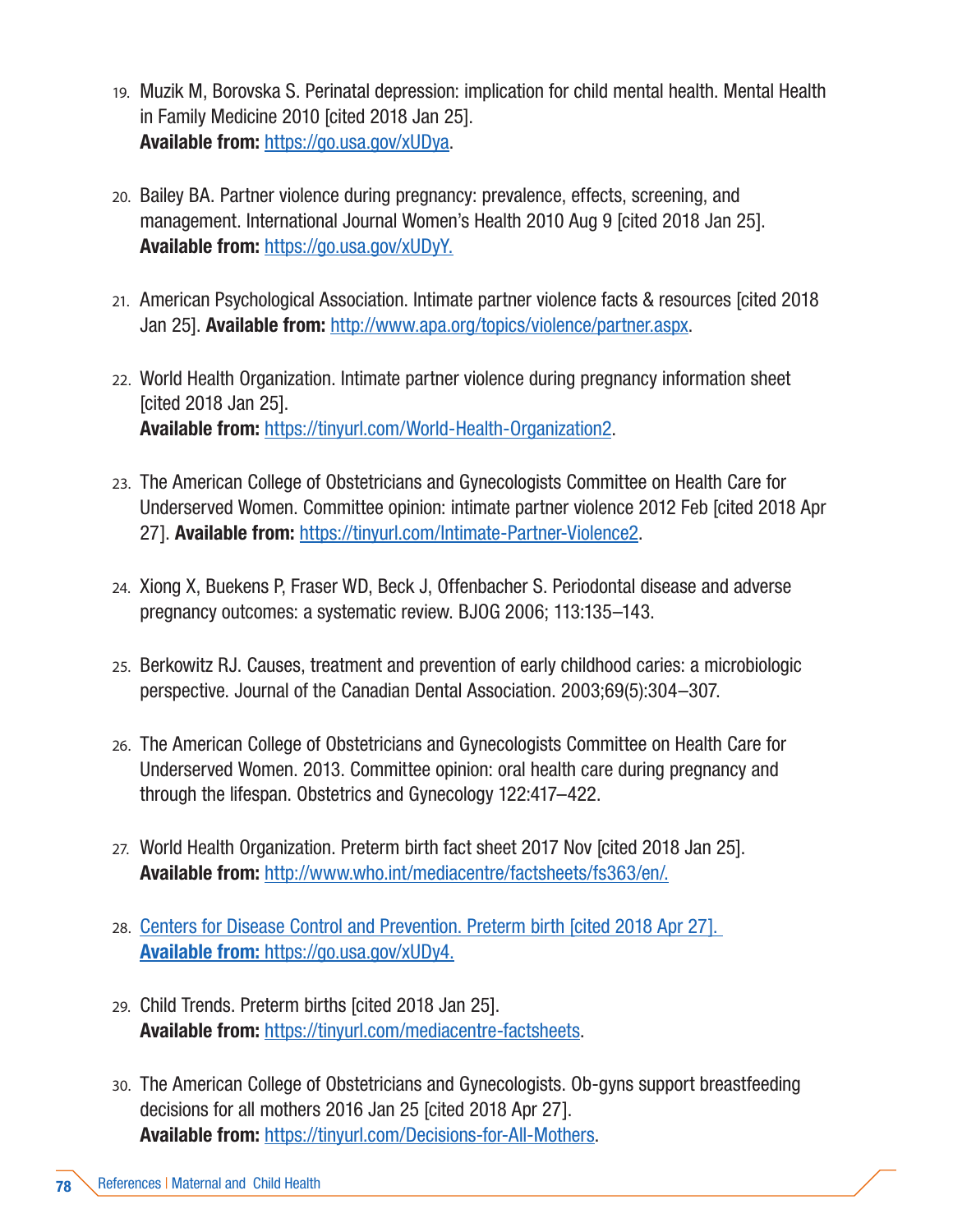- 31. The American College of Obstetricians and Gynecologists. Breastfeeding your baby [cited 2018 Jan 25]. Available from: [http://www.acog.org/Patients/FAQs/Breastfeeding-Your-Baby.](http://www.acog.org/Patients/FAQs/Breastfeeding-Your-Baby)
- 32. Office of the Surgeon General, Centers for Disease Control and Prevention 2011 [cited 2018 Jan 25]. The importance of breastfeeding. Available from: [https://www.ncbi.nlm.nih.gov/books/NBK52687/.](https://www.ncbi.nlm.nih.gov/books/NBK52687/)
- 33. Jones KM, Power ML, Queenan JT, Schulkin J. Racial and ethnic disparities in breastfeeding 2015 May 1. Breastfeeding Medicine [cited 2018 Apr 27]. Available from: [https://www.ncbi.nlm.nih.gov/pmc/articles/PMC4410446/.]( https://www.ncbi.nlm.nih.gov/pmc/articles/PMC4410446/.)
- 34. American Academy of Pediatrics. Breastfeeding and the use of human milk 2012 March. Pediatrics [cited 2018 Feb 22]. Available from: https://tinyurl.com/Use-of-Human-Milk.
- 35. Centers for Disease Control and Prevention. QuickStats: leading causes of neonatal and postneonatal deaths — United States, 2002 [cited 2018 Feb 22]. Available from: [https://www.cdc.gov/mmwr/preview/mmwrhtml/mm5438a8.htm.](https://www.cdc.gov/mmwr/preview/mmwrhtml/mm5438a8.htm)
- 36. Centers for Disease Control and Prevention. October is SIDS awareness month [cited 2018 Jan 25]. Available from: [https://www.cdc.gov/features/sidsawarenessmonth/.](https://www.cdc.gov/features/sidsawarenessmonth/)
- 37. American Academy of Pediatrics. AAP expands guidelines for infant sleep safety and SIDS risk reduction 2011 Oct 18 [cited 2018 Jan 25]. Available from: https://tinyurl.com/SIDS-Risk[2.](https://www.aap.org/en-us/about-the-aap/aap-press-room/pages/AAP-Expands-Guidelines-for-Infant-Sleep-Safety-and-SIDS-Risk-Reduction.aspx)
- 38. Centers for Disease Control and Prevention. Sudden unexpected infant death and sudden infant death syndrome data and statistics [cited 2018 Jan 25]. Available from: <https://www.cdc.gov/sids/data.htm>.
- 39. Centers for Disease Control and Prevention. Childhood obesity facts [cited 2018 Apr 27]. Available from: [https://www.cdc.gov/obesity/data/childhood.html.]( https://www.cdc.gov/obesity/data/childhood.html)
- 40. Centers for Disease Control and Prevention. Healthy schools: childhood obesity facts [cited 2018 Jan 25]. Available from: [http://www.cdc.gov/healthyschools/obesity/facts.htm.](http://www.cdc.gov/healthyschools/obesity/facts.htm)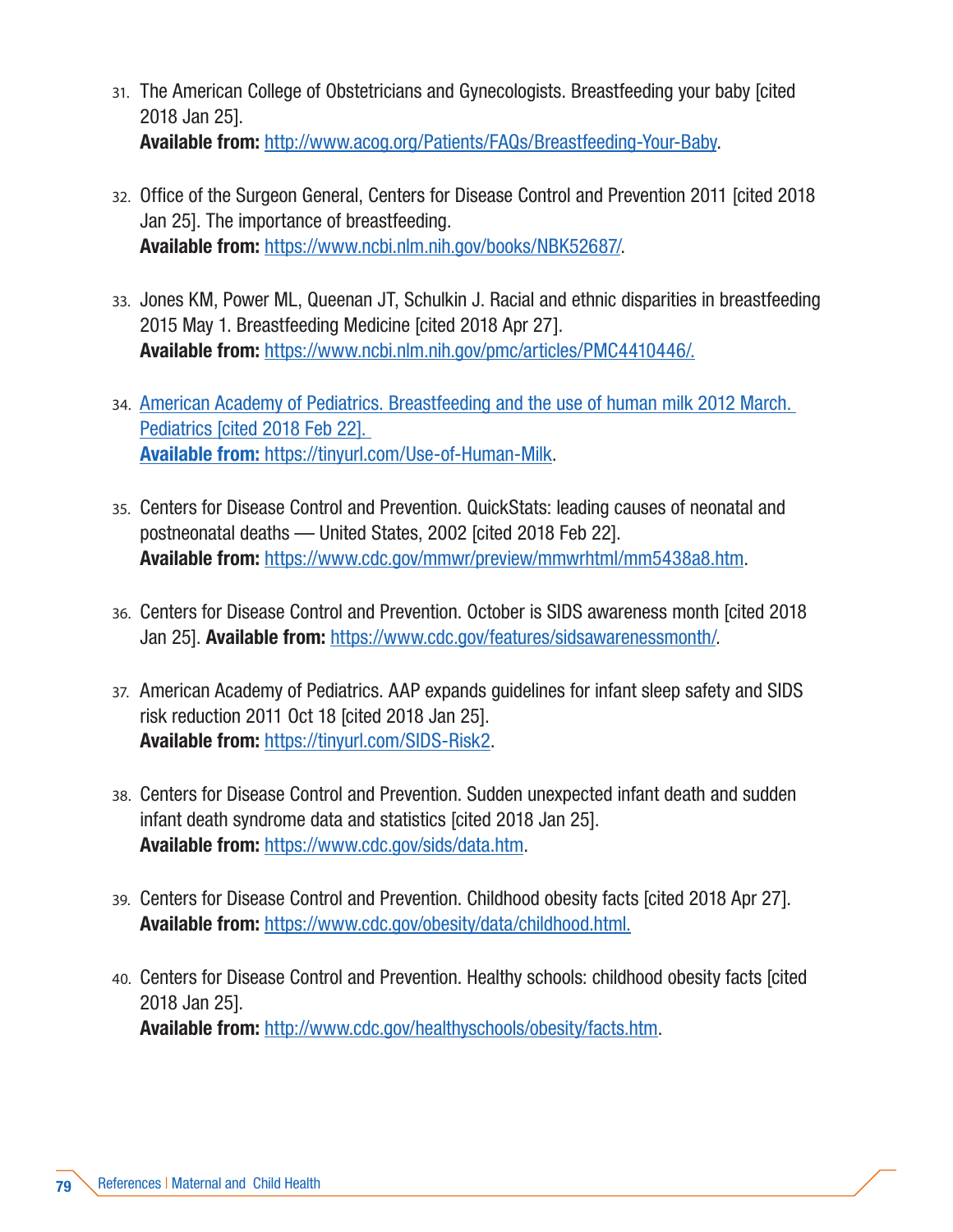- 41. World Health Organization. Global strategy on diet, physical activity and health: childhood overweight and obesity [cited 2018 Jan 25]. Available from: [http://www.who.int/dietphysicalactivity/childhood/en/.](http://www.who.int/dietphysicalactivity/childhood/en/)
- 42. Oregon Health Authority Public Health Division Center for Health Statistics. Adult behavioral risk survey (BRFSS) [cited 2018 Jan 25]. Available from: https://go.usa.gov/xUDyX.
- 43. Substance Abuse and Mental Health Services Administration Center for Integrated Health Solutions. Types of trauma and violence [cited 2018 Jan 25]. Available from: [https://www.samhsa.gov/trauma-violence/types.](https://www.samhsa.gov/trauma-violence/types)
- 44. Dye BA, Thornton-Evans G, Li X, Iafolla TJ. Dental caries and sealant prevalence in children and adolescents in the United States, 2011–2012. NCHS data brief, no 191. Hyattsville, MD: **National** Center for Health Statistics; 2015.
- 45. Community Preventive Services Task Force. Dental caries (cavities): community water fluoridation [cited 2018 Jan 25]. Available from: <http://www.thecommunityguide.org/oral/fluoridation.html>.
- 46. Marinho VCC, Higgins JPT, Logan S, Sheiham A. Fluoride toothpastes for preventing dental caries in children and adolescents. Cochrane Database of Systematic Reviews. Issue 1. Art. No.: CD002278. DOI: 10.1002/14651858.CD002278; 2003.
- 47. Casamassimo P, Holt K, eds. 2016. Bright futures: oral health pocket guide (3rd ed.). Washington, DC: National Maternal and Child Oral Health Resource Center, 90 pp.
- 48. American Academy of Pediatrics. AAP agenda for children: medical home [cited 2018 Jan 25]. Available from: https://tinyurl.com/Plan-Medical-Home.
- 49. Child Health USA 2014. Medical home [cited 2018 Jan 26]. Available from: https://go.usa.gov/xUDyj.
- 50. Data Resource Center for Child & Adolescent Health [cited 2018 Jan 26]. Available from: <http://www.childhealthdata.org/learn/NSCH>.
- 51. Schwarz SW. Adolescent mental health in the United States: facts for policymakers 2009 June [cited 2018 Jan 25]. National Center for Children in Poverty. Available from: [http://www.nccp.org/publications/pub\\_878.](http://www.nccp.org/publications/pub_878)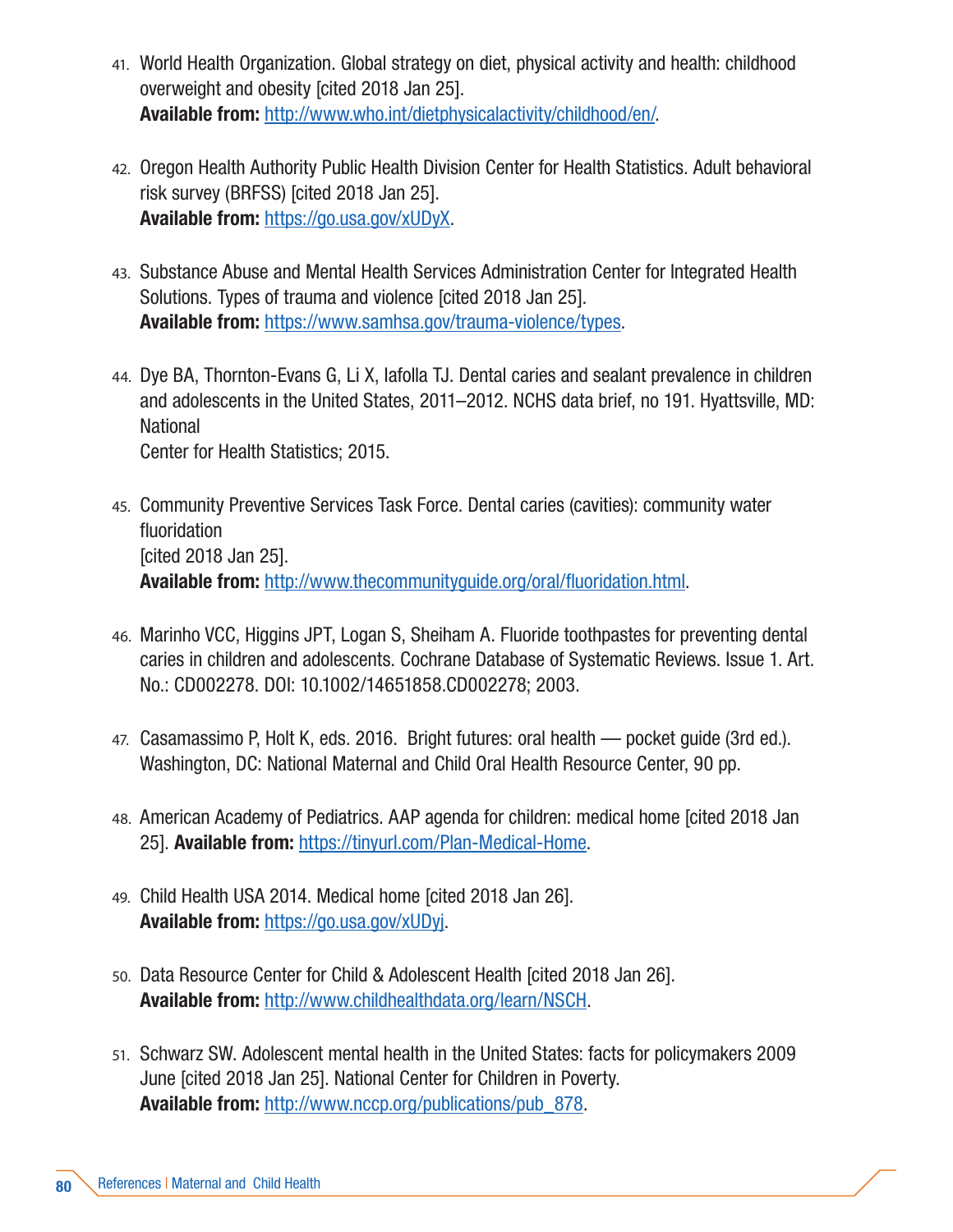- 52. Kapphahn CJ, Morreale MC, Rickert VI, Walker LR. Financing mental health services for adolescents: a position paper of the Society for Adolescent Medicine 2006 Sept [cited 2018 Jan 25]. Journal of Adolescent Health. Available from: https://tinyurl.com/Financing-Mental-Health2.
- 53. American College of Preventive Medicine. Adolescent wellness exam time tool [cited 2018 Jan 25]. **Available from:** http://www.acpm.org/?adwellness\_timetool.
- 54. Banspach S, Zaza S, Dittus P, et al. CDC grand rounds: adolescence preparing for lifelong health and wellness. Centers for Disease Control and Prevention 2016 Aug 5 [cited 2018 Jan 25].

Available from: https://go.usa.gov/xUDy5.

- 55. Centers for Disease Control and Prevention. Public health grand rounds: Adolescence: preparing for lifelong health and wellness 2015 Aug 18 [cited 2018 Jan 25]. Available from: https://go.usa.gov/xUDyN.
- 56. Freudenberg N, Ruglis J. Reframing school dropout as a public health issue. Preventing Chronic Disease 2007 Oct [cited 2018 Jan 25]. Available from: https://www.ncbi.nlm.nih.gov/pmc/articles/PMC2099272/.
- 57. American Public Health Association. Public health and education: working collaboratively across sectors to improve high school graduation as a means to eliminate health disparities [cited 2018 Jan 25]. Available from: https://tinyurl.com/high-school-graduation2.
- 58. Association of Maternal & Child Health Programs. Life course indicators tip sheet: concentrated disadvantage (LC-06) [cited 2018 Jan 25]. Available from: https://tinyurl.com/Concentrated-Disadvantage2.
- 59. Association of Maternal & Child Health Programs. Life course indicator: concentrated disadvantage [cited 2018 Jan 25]. Available from: https://tinyurl.com/Concentrated-Disadvantage3.
- 60. New Mexico Department of Health. Concentrated disadvantage, stress and their effects on pregnancy [cited 2018 Jan 25]. Available from: https://nmhealth.org/data/view/maternal/1926/.